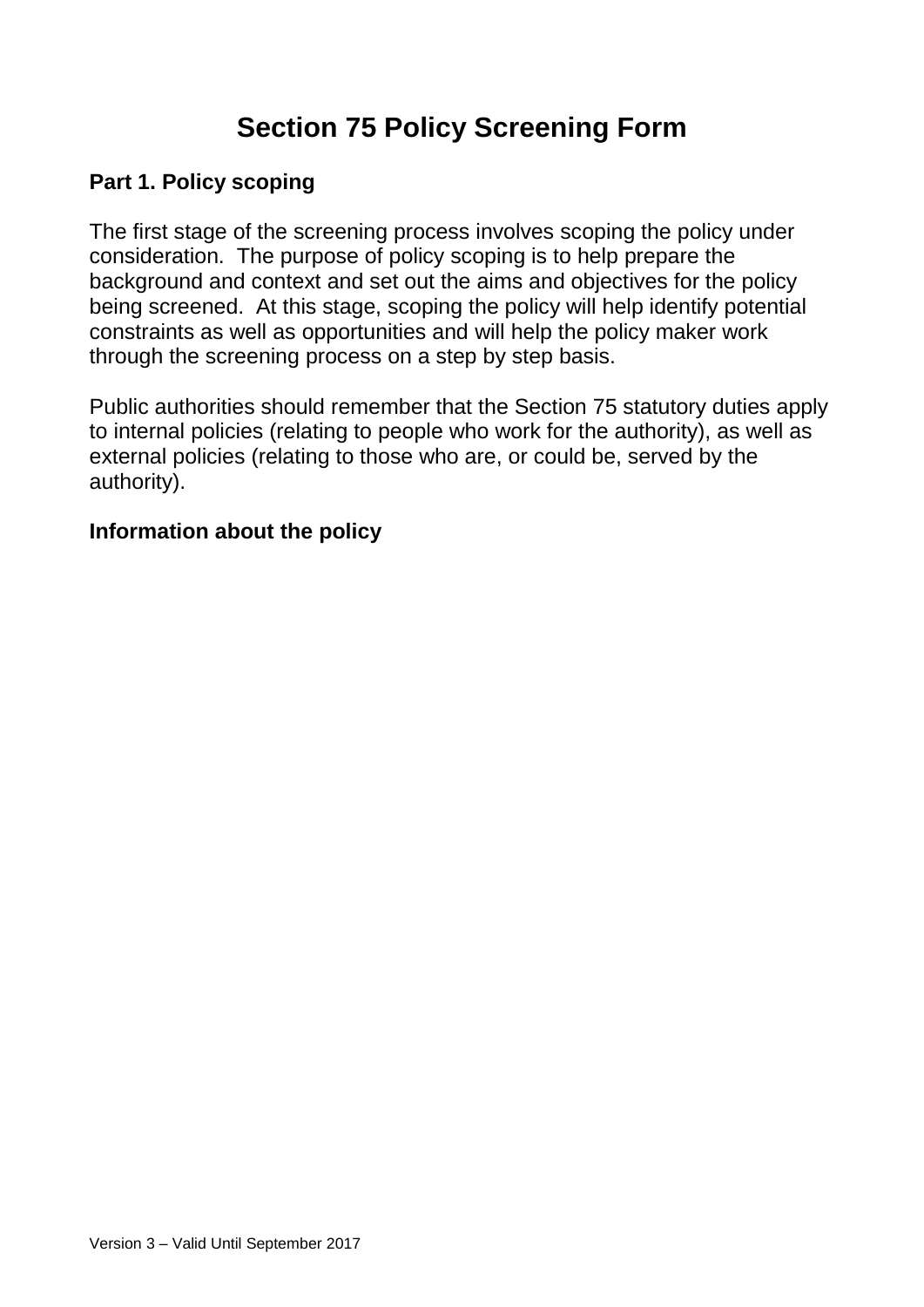Name of the policy: Business and Financial Planning Grant

Is this an existing, revised or a new policy? New

What is it trying to achieve? (intended aims/outcomes)

BFPG is a Covid-19 response intervention that seeks to contribute towards the cost of an external adviser to prepare a business recovery plan and help to identify and mitigate risks in a changed environment as government interventions adapt and liabilities fall due.

The programme aims to :-

The proposed programme aims to encourage businesses to undertake a review of their operation and to identify and help mitigate any risks. The overarching objective is to prevent and reduce business failures, and faster recovery, through early assessment and contingency planning should they need to adjust their business model, adapt working practices, identify new markets or seek additional funding.

Are there any Section 75 categories which might be expected to benefit from the intended policy? If so, explain how.

No

Who initiated or wrote the policy?

Corporate Finance

Who owns and who implements the policy?

Corporate Finance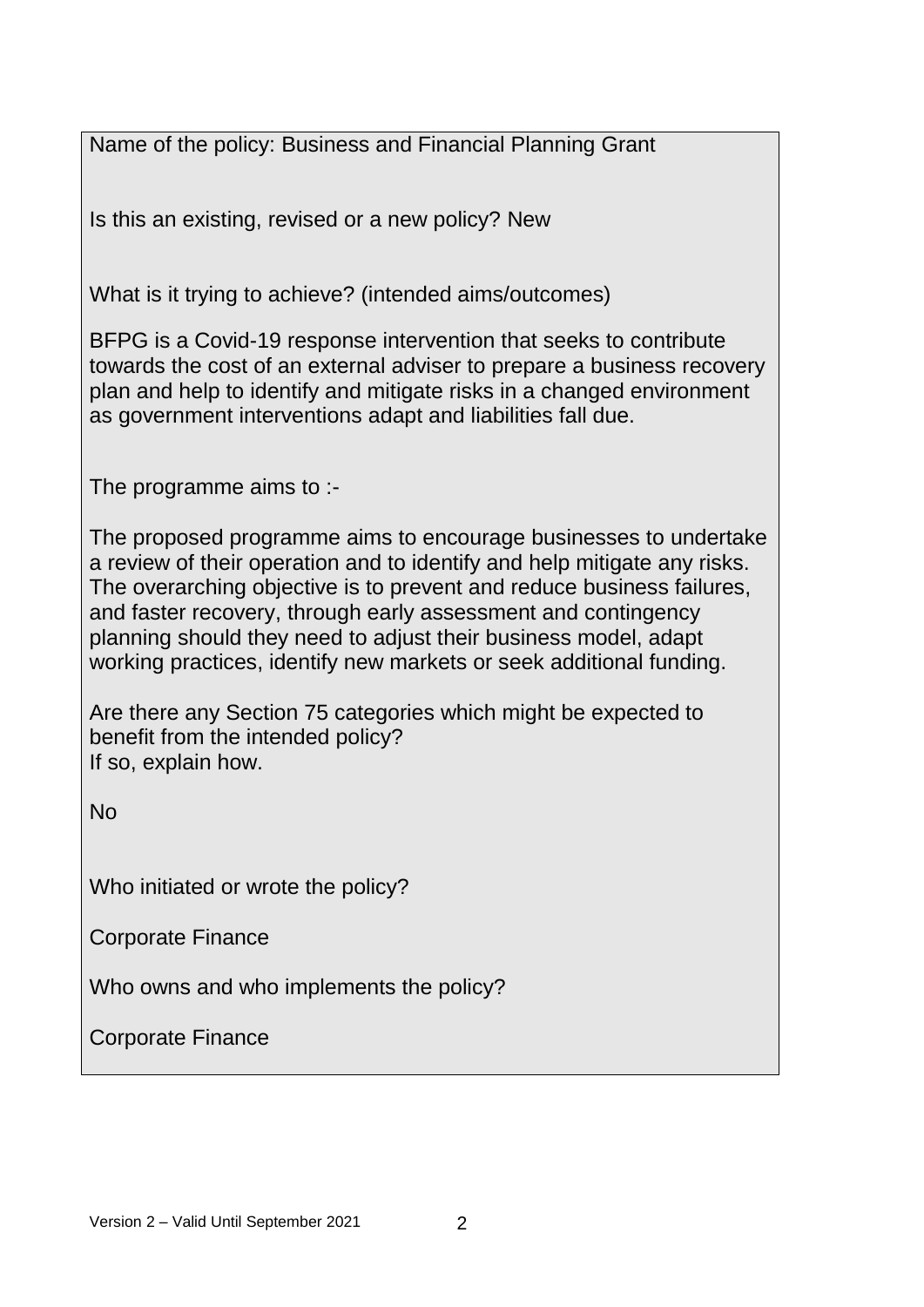#### **Implementation factors**

Are there any factors which could contribute to/detract from the intended aim/outcome of the policy/decision?

If yes, are they

financial

legislative

other, please specify: **under/over demand, poor quality reports, staff resource.**   $\mathbf{x}$ 

#### **Main stakeholders affected**

Who are the internal and external stakeholders (actual or potential) that the policy will impact upon?

| staff                             |
|-----------------------------------|
| service users                     |
| other public sector organisations |
| voluntary/community/trade union   |
|                                   |

other, please specify: Consultants

# **Other policies with a bearing on this policy**

what are they?

#### None

**Contract** 

who owns them?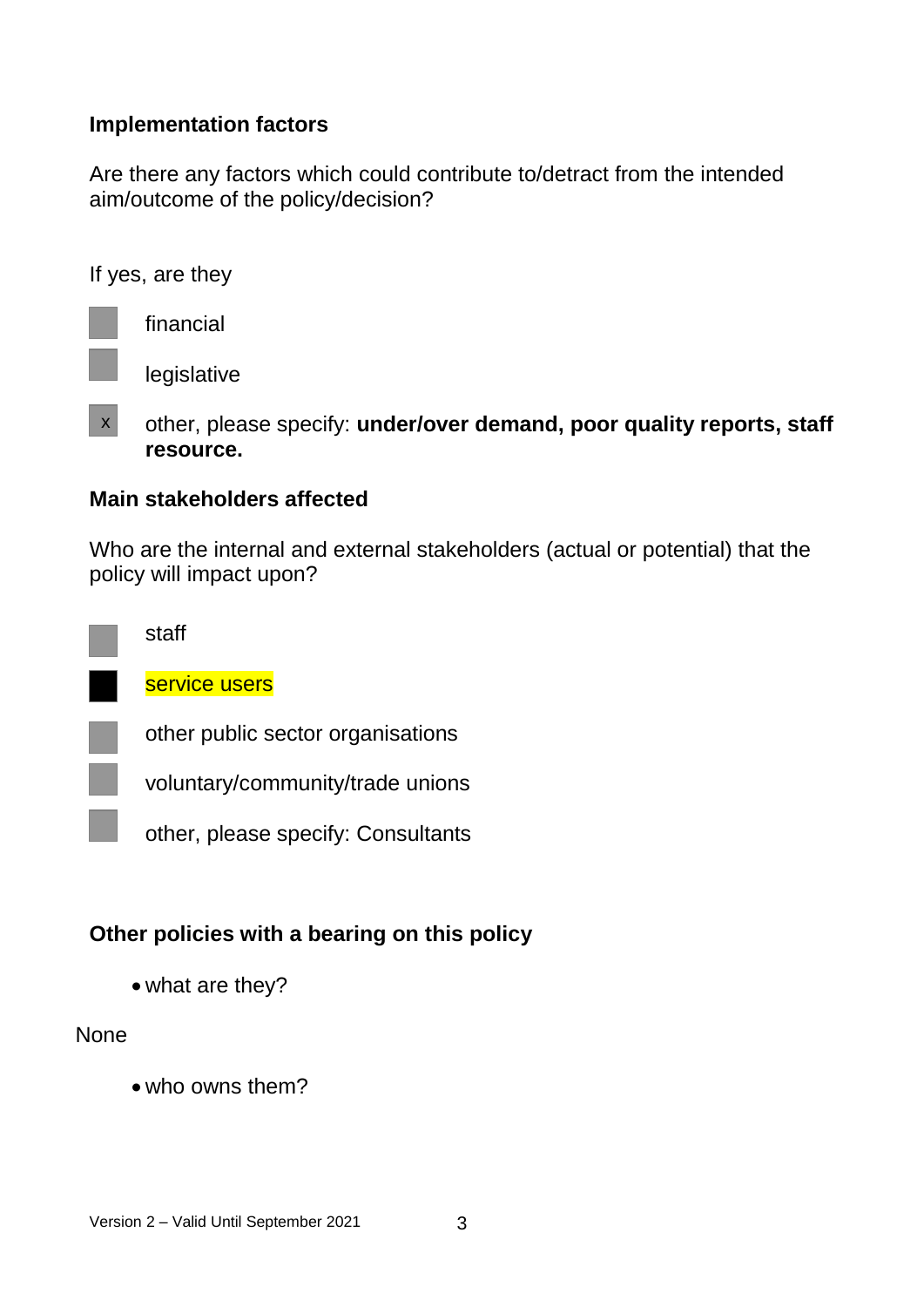#### **Available evidence**

Evidence to help inform the screening process may take many forms. Public authorities should ensure that their screening decision is informed by relevant data.

What evidence/information (both qualitative and quantitative) have you gathered to inform this policy? Specify details for each of the Section 75 categories.

| <b>Section 75</b><br>category | Details of evidence/information                                                                                                                                                                                                                                                                                                                                                                                               |  |  |
|-------------------------------|-------------------------------------------------------------------------------------------------------------------------------------------------------------------------------------------------------------------------------------------------------------------------------------------------------------------------------------------------------------------------------------------------------------------------------|--|--|
| <b>ALL</b>                    | The scheme is targeted at those businesses most impacted by the<br>Covid 19 pandemic. Applicants must be able to demonstrate that<br>they have had at least 40% reduction in turnover for the quarter<br>April-June 2020 in comparison to the quarter April-June 2019. As<br>this programme affects specific businesses rather than individuals, it<br>is not anticipated to have any impact on particular Section 75 groups. |  |  |

# **Needs, experiences and priorities**

Taking into account the information referred to above, what are the different needs, experiences and priorities of each of the following categories, in relation to the particular policy/decision? Specify details for each of the Section 75 categories

| <b>Section 75</b><br>category | Details of needs/experiences/priorities                                                                                                                                                                                                                                                                                                                                                           |
|-------------------------------|---------------------------------------------------------------------------------------------------------------------------------------------------------------------------------------------------------------------------------------------------------------------------------------------------------------------------------------------------------------------------------------------------|
| $AI$ $\vdash$                 | As mentioned above, this programme is a Covid-19<br>response intervention that seeks to contribute towards<br>the cost of an external adviser to prepare a business<br>recovery plan. As such it is not anticipated that it will<br>impact on the needs of any specific Section 75 category,<br>with the exception of clients with disabilities, for whom<br>reasonable adjustments will be made. |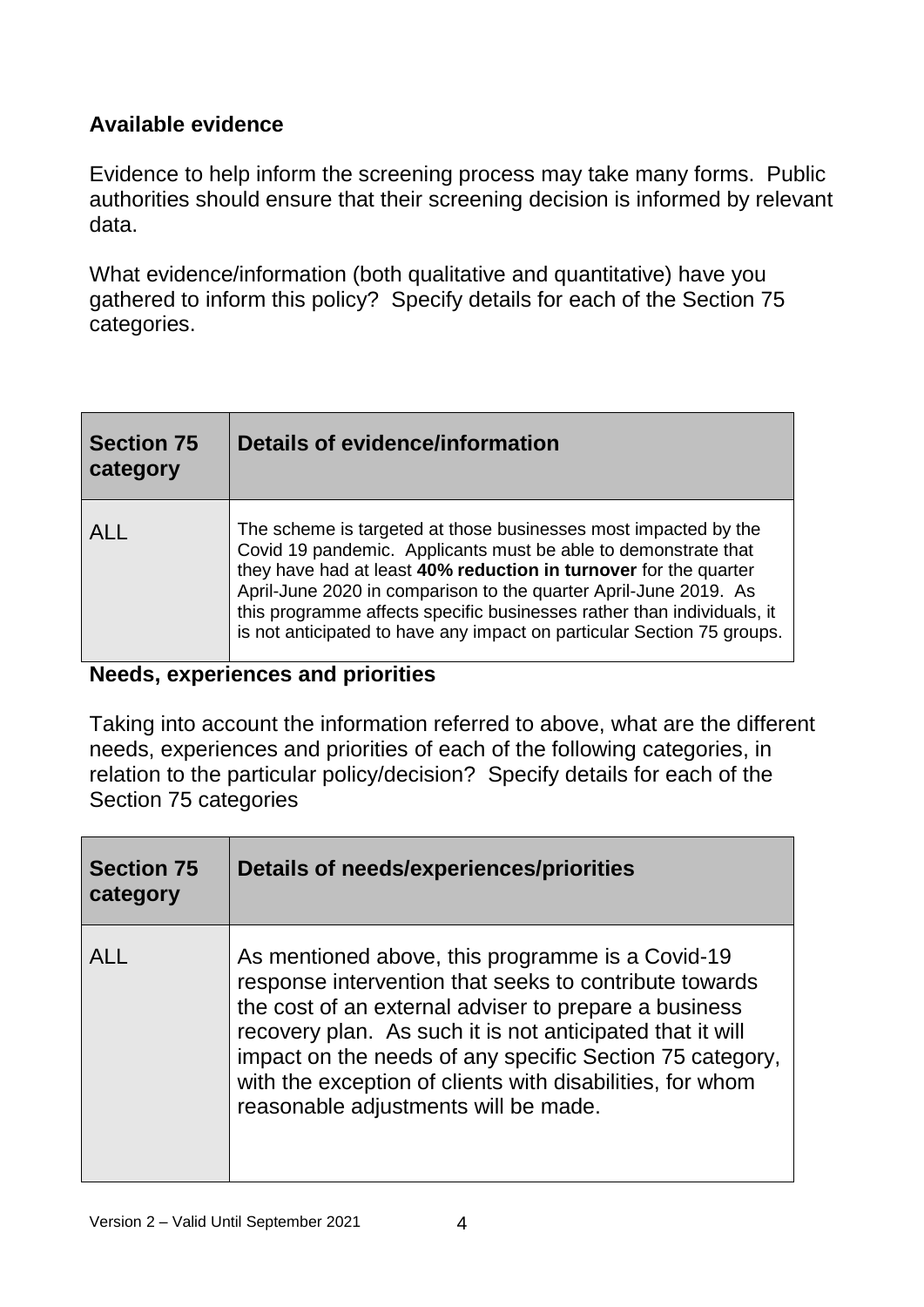# **Part 2. Screening questions**

### **Introduction**

In making a decision as to whether or not there is a need to carry out an equality impact assessment, the public authority should consider its answers to the questions 1-4 which are given on pages 66-68 of this Guide.

If the public authority's conclusion is **none** in respect of all of the Section 75 equality of opportunity and/or good relations categories, then the public authority may decide to screen the policy out. If a policy is 'screened out' as having no relevance to equality of opportunity or good relations, a public authority should give details of the reasons for the decision taken.

If the public authority's conclusion is **major** in respect of one or more of the Section 75 equality of opportunity and/or good relations categories, then consideration should be given to subjecting the policy to the equality impact assessment procedure.

If the public authority's conclusion is **minor** in respect of one or more of the Section 75 equality categories and/or good relations categories, then consideration should still be given to proceeding with an equality impact assessment, or to:

- measures to mitigate the adverse impact; or
- the introduction of an alternative policy to better promote equality of opportunity and/or good relations.

#### **In favour of a 'major' impact**

- a) The policy is significant in terms of its strategic importance;
- b) Potential equality impacts are unknown, because, for example, there is insufficient data upon which to make an assessment or because they are complex, and it would be appropriate to conduct an equality impact assessment in order to better assess them;
- c) Potential equality and/or good relations impacts are likely to be adverse or are likely to be experienced disproportionately by groups of people including those who are marginalised or disadvantaged;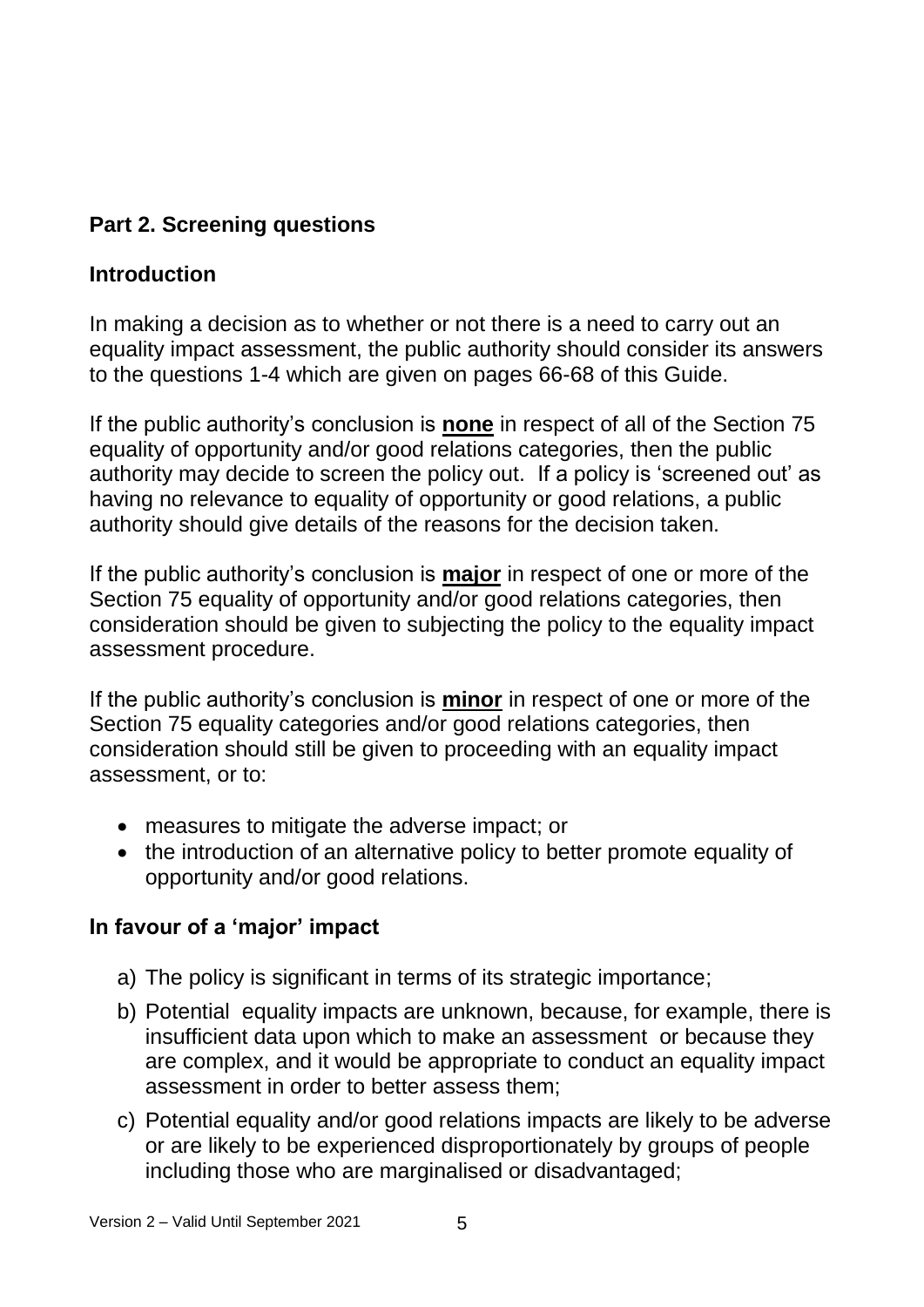- d) Further assessment offers a valuable way to examine the evidence and develop recommendations in respect of a policy about which there are concerns amongst affected individuals and representative groups, for example in respect of multiple identities;
- e) The policy is likely to be challenged by way of judicial review;
- f) The policy is significant in terms of expenditure.

#### **In favour of 'minor' impact**

- a) The policy is not unlawfully discriminatory and any residual potential impacts on people are judged to be negligible;
- b) The policy, or certain proposals within it, are potentially unlawfully discriminatory, but this possibility can readily and easily be eliminated by making appropriate changes to the policy or by adopting appropriate mitigating measures;
- c) Any asymmetrical equality impacts caused by the policy are intentional because they are specifically designed to promote equality of opportunity for particular groups of disadvantaged people;
- d) By amending the policy there are better opportunities to better promote equality of opportunity and/or good relations.

#### **In favour of none**

- a) The policy has no relevance to equality of opportunity or good relations.
- b) The policy is purely technical in nature and will have no bearing in terms of its likely impact on equality of opportunity or good relations for people within the equality and good relations categories.

Taking into account the evidence presented above, consider and comment on the likely impact on equality of opportunity and good relations for those affected by this policy, in any way, for each of the equality and good relations categories, by applying the screening questions given overleaf and indicate the level of impact on the group i.e. minor, major or none.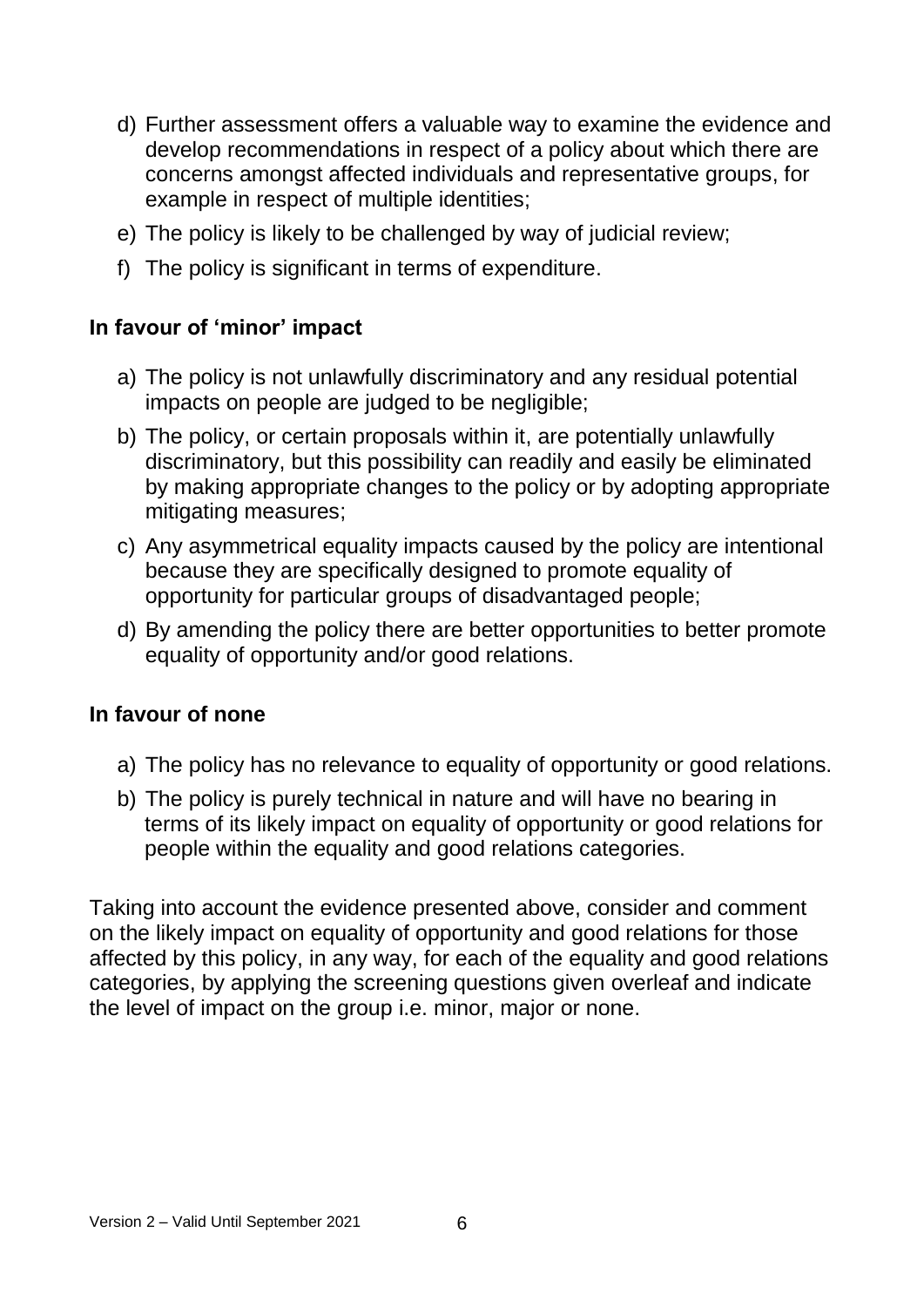# **Screening questions**

| 1 What is the likely impact on equality of opportunity for those affected<br>by this policy, for each of the Section 75 equality categories?<br>minor/major/none |                          |                                                                                   |                                      |  |
|------------------------------------------------------------------------------------------------------------------------------------------------------------------|--------------------------|-----------------------------------------------------------------------------------|--------------------------------------|--|
| Section 75<br>category                                                                                                                                           | Details of policy impact |                                                                                   | Level of impact?<br>minor/major/none |  |
| <b>ALL</b>                                                                                                                                                       |                          |                                                                                   | <b>None</b>                          |  |
| $\mathbf{2}$<br>Are there opportunities to better promote equality of opportunity for<br>people within the Section 75 equalities categories?                     |                          |                                                                                   |                                      |  |
| Section 75<br>category                                                                                                                                           | If Yes, provide details  | If No, provide reasons                                                            |                                      |  |
| <b>ALL</b>                                                                                                                                                       |                          | The policy has no<br>relevance to equality of<br>opportunity or good<br>relations |                                      |  |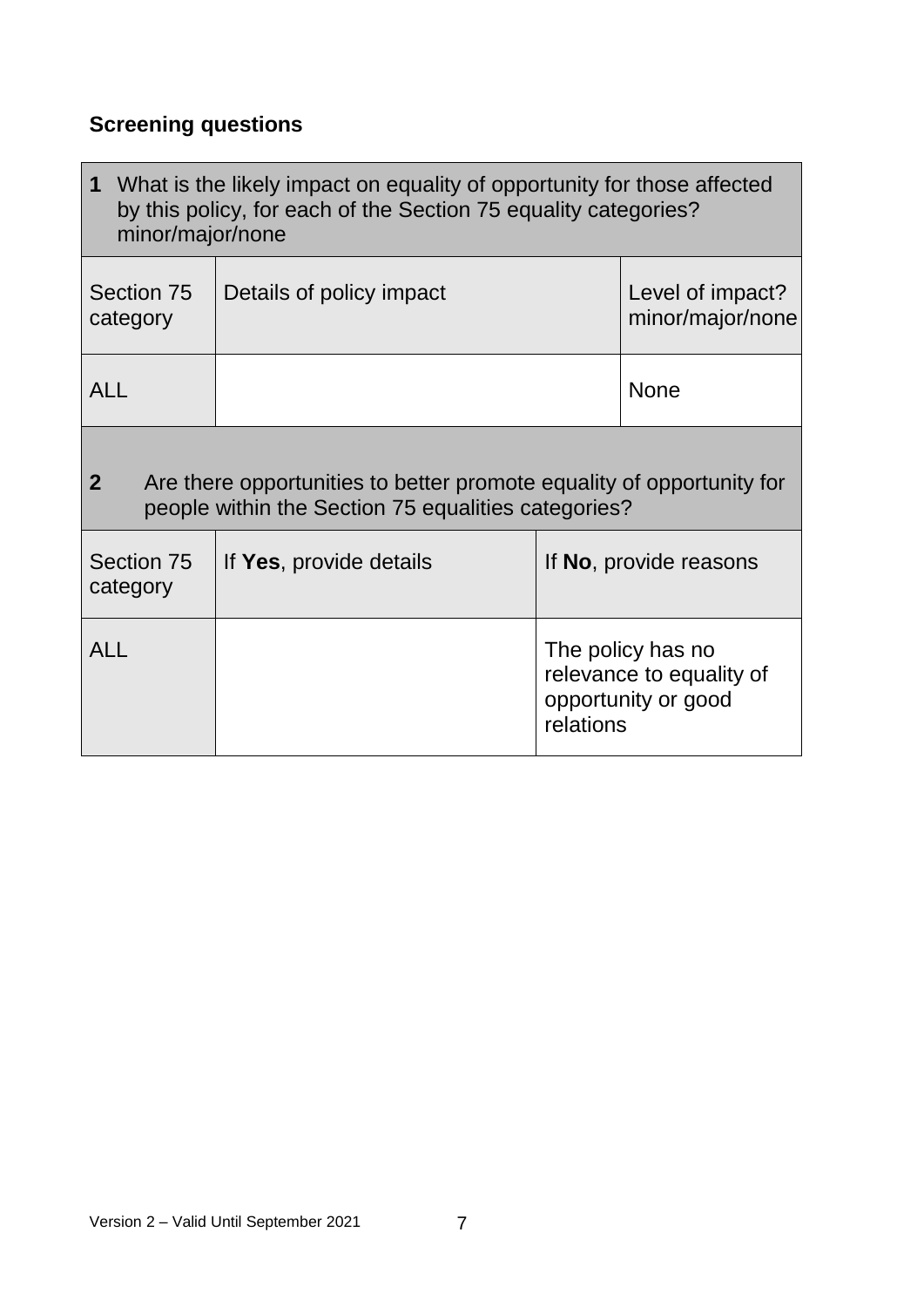| 3 To what extent is the policy likely to impact on good relations between<br>people of different religious belief, political opinion or racial group?<br>minor/major/none |                          |                                     |
|---------------------------------------------------------------------------------------------------------------------------------------------------------------------------|--------------------------|-------------------------------------|
| Good<br>relations<br>category                                                                                                                                             | Details of policy impact | Level of impact<br>minor/major/none |
| <b>Religious</b><br>belief                                                                                                                                                |                          | <b>None</b>                         |
| <b>Political</b><br>opinion                                                                                                                                               |                          | <b>None</b>                         |
| Racial<br>group                                                                                                                                                           |                          | <b>None</b>                         |

| 4 Are there opportunities to better promote good relations between<br>people of different religious belief, political opinion or racial group? |                         |                                                                                   |  |
|------------------------------------------------------------------------------------------------------------------------------------------------|-------------------------|-----------------------------------------------------------------------------------|--|
| Good<br>relations<br>category                                                                                                                  | If Yes, provide details | If No, provide reasons                                                            |  |
| <b>Religious</b><br>belief                                                                                                                     |                         | The policy has no<br>relevance to equality of<br>opportunity or good<br>relations |  |
| <b>Political</b><br>opinion                                                                                                                    |                         | The policy has no<br>relevance to equality of<br>opportunity or good<br>relations |  |
| Racial                                                                                                                                         |                         | The policy has no                                                                 |  |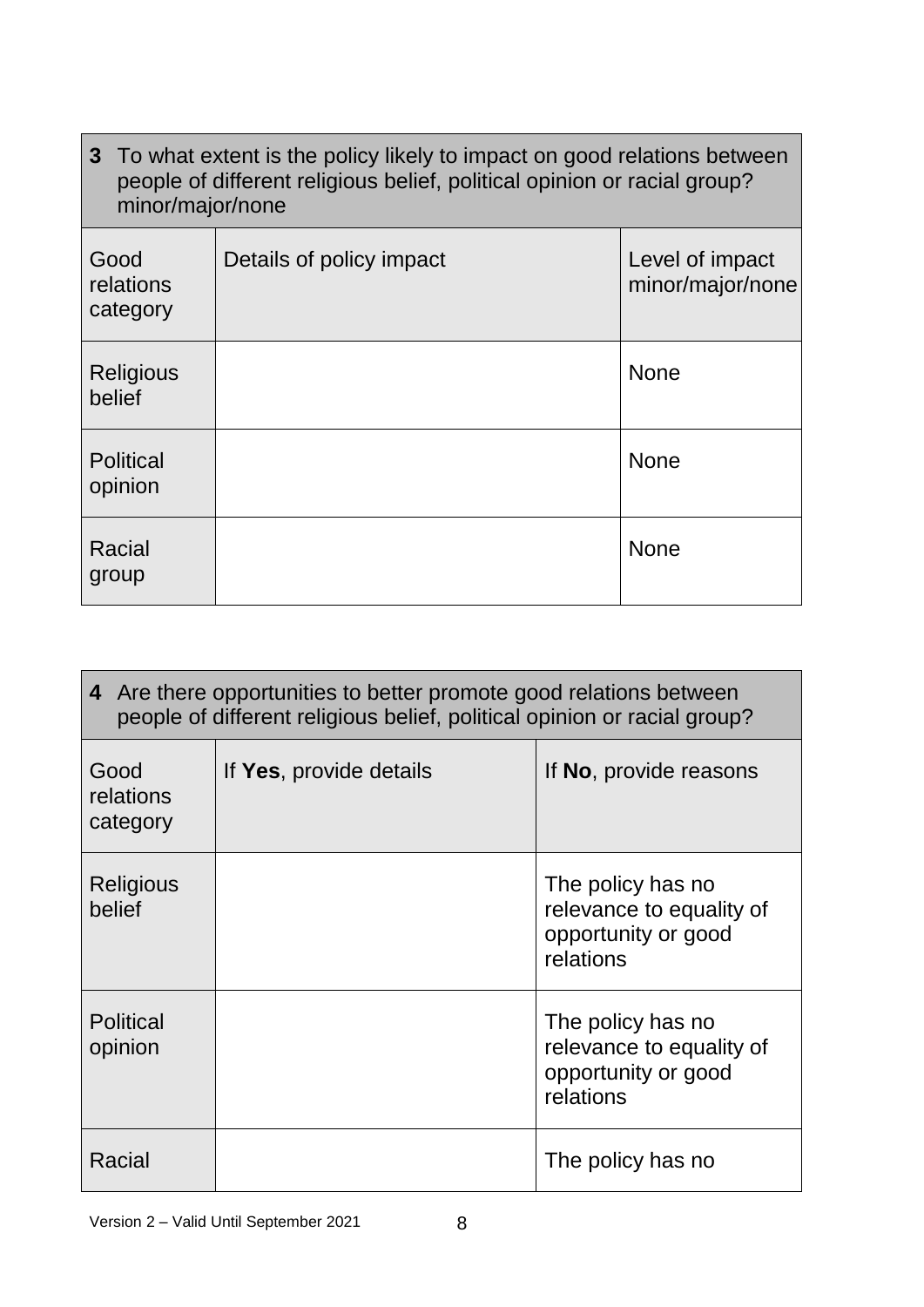| group | relevance to equality of         |
|-------|----------------------------------|
|       | opportunity or good<br>relations |
|       |                                  |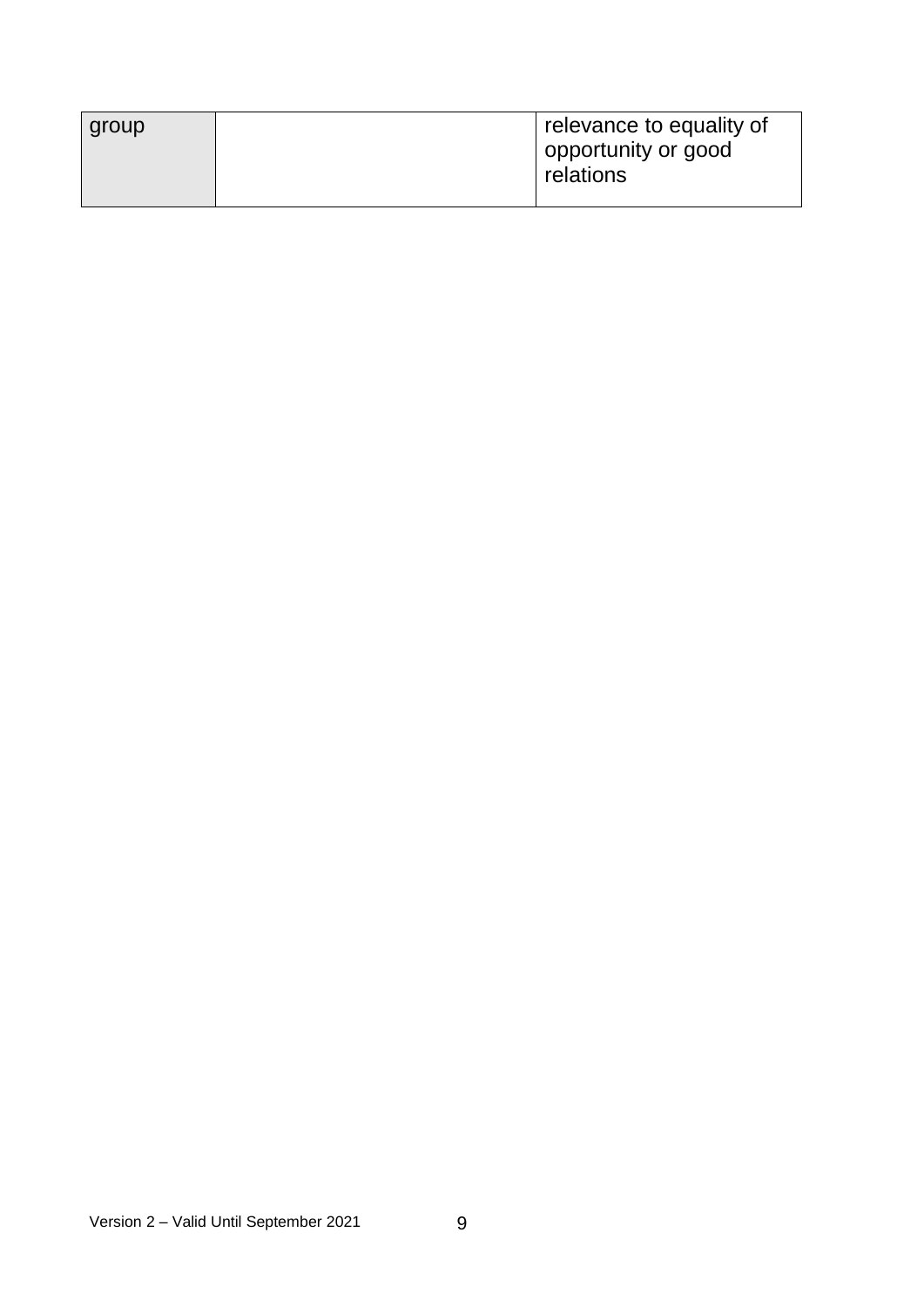#### **Additional considerations**

#### **Multiple identity**

Generally speaking, people can fall into more than one Section 75 category. Taking this into consideration, are there any potential impacts of the policy/decision on people with multiple identities? (*For example; disabled minority ethnic people; disabled women; young Protestant men; and young lesbians, gay and bisexual people).*

Provide details of data on the impact of the policy on people with multiple identities. Specify relevant Section 75 categories concerned.

#### **Not applicable to this programme**

#### **Part 3. Screening decision**

If the decision is not to conduct an equality impact assessment, please provide details of the reasons.

An EQIA is not considered proportionate or necessary at this time due to the nature of the programme as explained above. However, we will keep this decision under review.

If the decision is not to conduct an equality impact assessment the public authority should consider if the policy should be mitigated or an alternative policy be introduced.

Not applicable.

If the decision is to subject the policy to an equality impact assessment, please provide details of the reasons.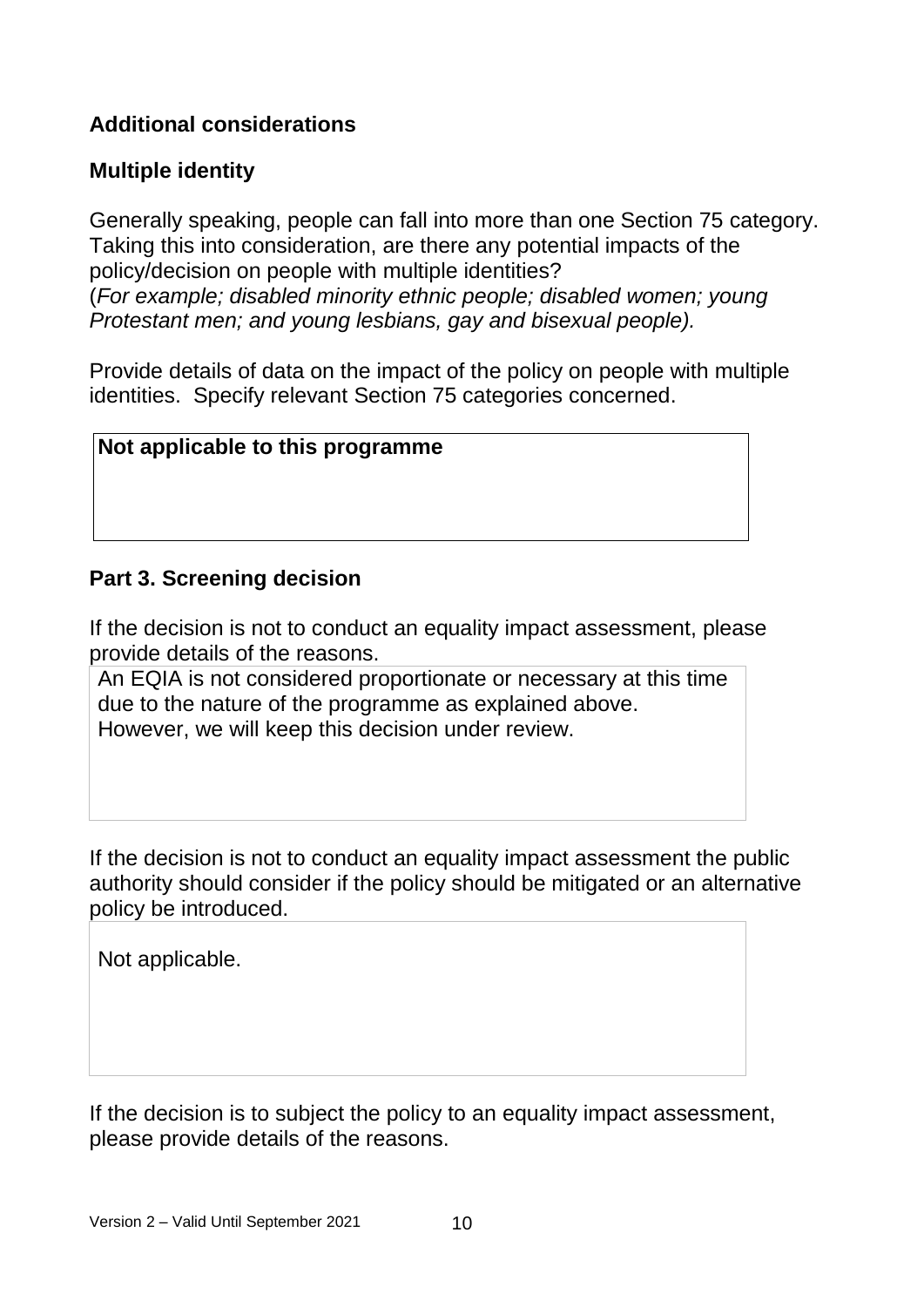All public authorities' equality schemes must state the authority's arrangements for assessing and consulting on the likely impact of policies adopted or proposed to be adopted by the authority on the promotion of equality of opportunity. The Commission recommends screening and equality impact assessment as the tools to be utilised for such assessments. Further advice on equality impact assessment may be found in a separate Commission publication: Practical Guidance on Equality Impact Assessment.

# **Mitigation**

When the public authority concludes that the likely impact is 'minor' and an equality impact assessment is not to be conducted, the public authority may consider mitigation to lessen the severity of any equality impact, or the introduction of an alternative policy to better promote equality of opportunity or good relations.

Can the policy/decision be amended or changed or an alternative policy introduced to better promote equality of opportunity and/or good relations?

If so, give the **reasons** to support your decision, together with the proposed changes/amendments or alternative policy.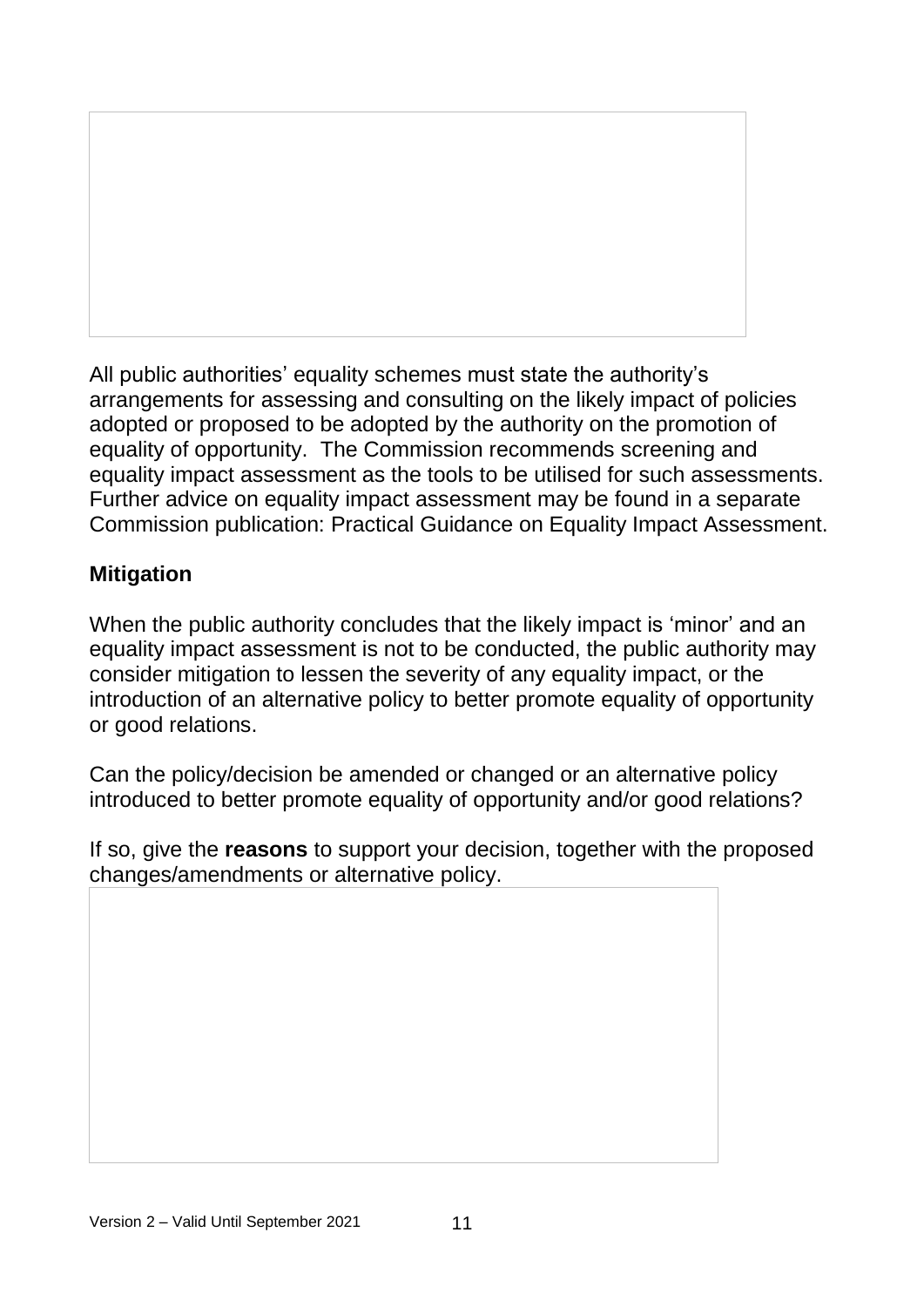#### **Timetabling and prioritising**

Factors to be considered in timetabling and prioritising policies for equality impact assessment.

If the policy has been **'screened in'** for equality impact assessment, then please answer the following questions to determine its priority for timetabling the equality impact assessment.

On a scale of 1-3, with 1 being the lowest priority and 3 being the highest, assess the policy in terms of its priority for equality impact assessment.

| <b>Priority criterion</b>                            | Rating<br>$(1 - 3)$ |
|------------------------------------------------------|---------------------|
| Effect on equality of opportunity and good relations |                     |
| Social need                                          |                     |
| Effect on people's daily lives                       |                     |
| Relevance to a public authority's functions          |                     |

Note: The Total Rating Score should be used to prioritise the policy in rank order with other policies screened in for equality impact assessment. This list of priorities will assist the public authority in timetabling. Details of the Public Authority's Equality Impact Assessment Timetable should be included in the quarterly Screening Report.

Is the policy affected by timetables established by other relevant public authorities?

If yes, please provide details